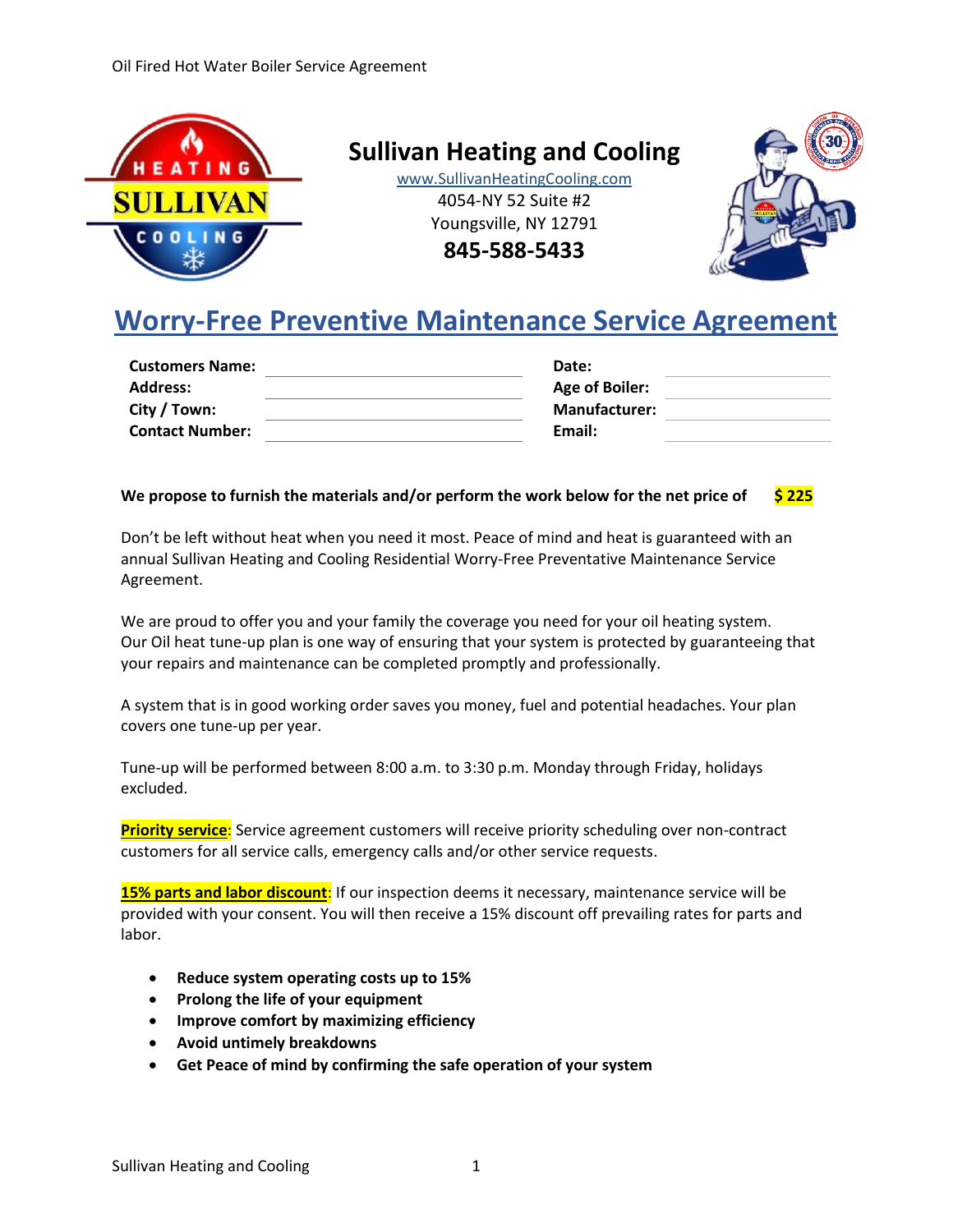# **Oil Fired Hot Water Boiler**

#### **ANNUAL INSPECTION FOR BOILER:**

Items to be completed will be as follows:

#### **One (1) Annual Service and Operational Inspection:**

- Inspect fireside of boiler and record condition
- Brush and vacuum soot and dirt from flues and combustion chamber
- Inspect firebrick and refractory for defects
- Visually inspect boiler pressure vessel for possible leaks and record condition
- Disassemble, inspect and clean low-water cutoff
- Check and adjust hand valves and automatic feed equipment
- Inspect, clean and lubricate the burner and combustion control equipment
- Clean strainers
- Install new oil nozzle and oil fuel filter cartridge
- Clean and check electrodes and nozzle assembly
- Replace cad eye
- Reassemble boiler
- Check burner sequence of operation and combustion air equipment
- Check fuel piping for leaks and proper support
- Verify operation of relief valve
- Perform combustion analysis and adjust burner to achieve optimum efficiency
- Clean and wax exterior of boiler
- Make written reports and notify homeowner of any items that need further attention

#### **The Terms and Conditions set forth in this Agreement form an integral part of this Agreement and are expressly incorporated herein.**

### **Total Maintenance Service Agreement Price \$ 225.00**

**Service Contract Start Date:\_\_\_\_\_\_\_\_\_\_\_\_\_\_\_\_\_\_\_\_\_**

This proposal is hereby accepted, Sullivan Heating and Cooling is authorized to proceed

**Accepted: Approved:**

| Signature:         |                                     |
|--------------------|-------------------------------------|
| Name:              | Joseph A. Velilla                   |
| Title:             | <b>Managing Partner</b>             |
| Date:              | <b>Sullivan Heating and Cooling</b> |
| <b>Approval #:</b> | Date:                               |